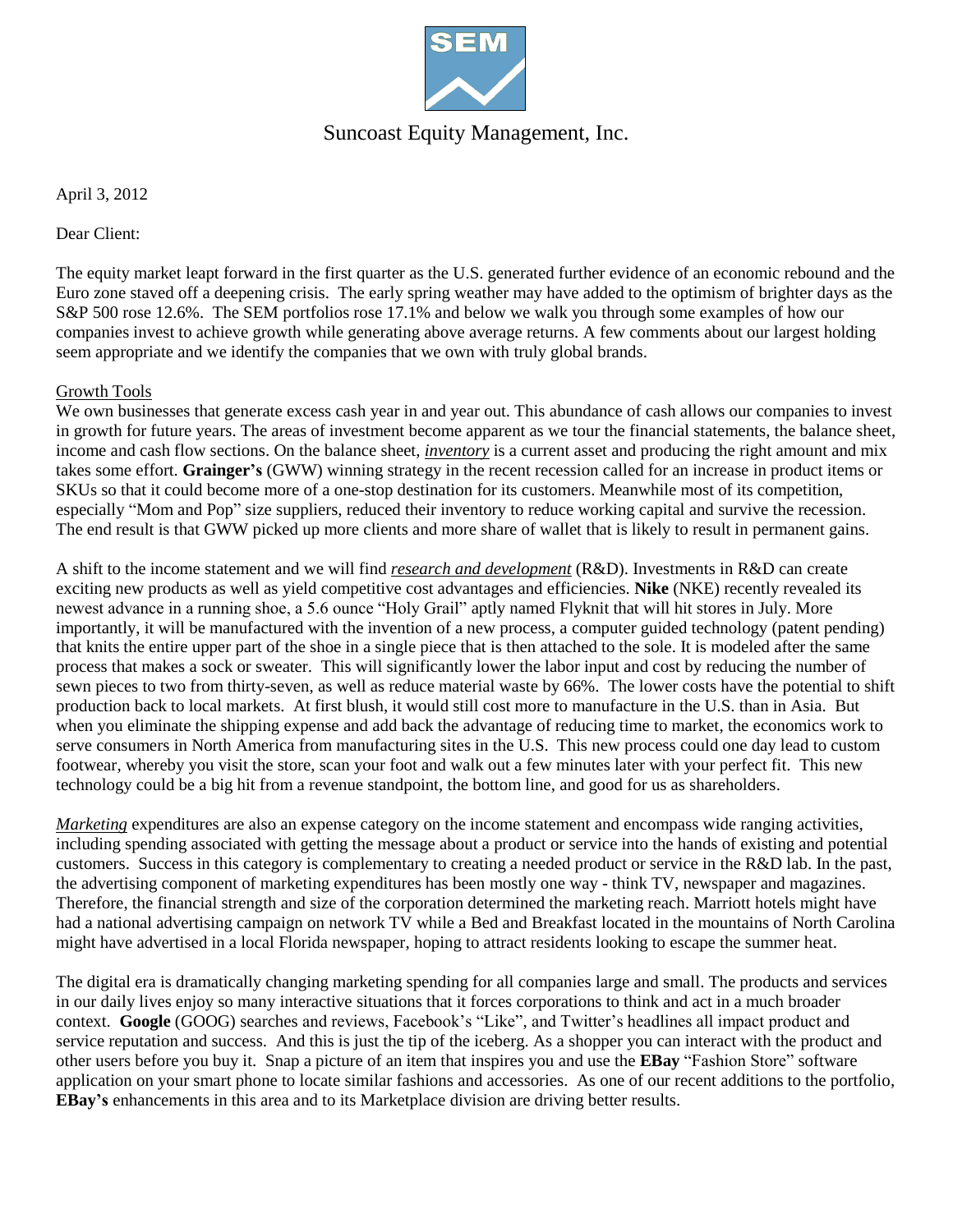We lean on NKE once again as both a heavy user of this growth driver and a leader in the revolutionary change in marketing spend. At NKE, the days about hero worship and telling customers what product to buy are giving way to consumer-driven endorsements and feedback. Forging a tighter relationship with the customer by building and participating in online communities and by tracking user experience through social networks, a wristband or chip in a running shoe is now the key strategy in marketing. Go where the customer is going to be.

Advertising is still an important category and one of our recent portfolio entries, **Discovery Communications** (DISCK), is a beneficiary of the proliferation of distribution channels to send marketing messages. DISCK is a media company providing original and purchased programming over 120 networks in 40 languages and includes the *Discovery Channel*, *TLC*, *Animal Planet* and the *History Channel*. Print is giving way to digital, be it a smart phone, a tablet, internet video, or TV accessing GOOG's YouTube, Hulu, Netflix or a cable channel destination. As such, DISCK is helping its customers send messages alongside the content it creates to more than 1.6 billion viewers. It is a leader in non-fiction content and we look forward to Discovery's contract renewals with cable and satellite companies in December of this year. The last agreements date back eight years and we are confident that the value and ratings DISCK has delivered since then will result in significant step-ups in pricing that will benefit us as shareholders.

We only touched the surface on marketing as a growth driver but did not want to miss covering the cash flow statement which includes *capital expenditures* (with Property, Plant and Equipment on the balance sheet - the receiving end) and *acquisitions*. Many of our companies have maintenance-like capital expenditures. We do not own capital intensive businesses that require heavy expenditures in this category, like a paper company or auto manufacturer. Annual spending by our companies yield incremental boosts in productivity and efficiency over time. The improvements accrue to us as shareholders because our companies sell desired products and services and most cost reductions go to the bottom-line rather than pass through to the pocket of the customer.

Our companies have the resources to continually review acquisitions due to their inherent financial strength. This subject requires close scrutiny as "strategic" acquisitions tell you a story about whether management is leveraging its existing strength or whether they are making a decision out of weakness. In fact, we have sold companies from the portfolio specifically because of acquisitions we did not like. Mattel's purchase of The Learning Company well over a decade ago comes to mind, as well as some acquisitions Hewlett-Packard made which factored into our decision to sell it in the middle of last year.

In contrast, GOOG's acquisition of YouTube (internet video), DoubleClick (display ads) and the company that led to the Android operating system, were additive over the last six years and good examples of building strength. The recent acquisition of Motorola Mobility to add devices to the line-up may be less beneficial and perhaps says a bit more about these large businesses encroaching on each other's turf. Other recent examples that we have discussed previously include **Grainger's** advantageous purchase last August of European based Fabory Group in a down market and **McKesson's** acquisition of US Oncology which broadened the company's Specialty Health business. When done correctly, acquisitions can add a great deal of value for shareholders.

#### Apple

A few thoughts about **Apple** (AAPL). For SEM, the investment opportunity for any business breaks down into two parts (1) business analysis and (2) price to value. Under business analysis, the company must meet our stringent criteria such as high return on capital, abundant free cash flow, and strong balance sheet. Through our analysis, we also try to confirm that the business will continue to perform and grow. Regarding price to value, are we getting a good deal and is the relationship between the current price and our estimate of intrinsic value favorable?

AAPL has become the talk of the town among both institutional and individual investors, the business media, the national press and the general public. We recognize the popularity but we focus on the investment opportunity, specifically the data points about its business and price to value. AAPL's business success incorporates so many key facets, including its innovative products, supply chain execution, and customer service at retail stores that it will be a great teaching example at Harvard Business School for years to come. One of the key drivers of AAPL's increase in intrinsic value during the past four years has been the 50% increase in operating margin resulting from the surge in demand and strong pricing of the iPhone. Two recent developments may cause this sharp rise in operating margins to level out or perhaps decline. The first is business mix. The success of the iPad is a blessing and a curse, as it becomes a growing percentage of AAPL's total sales. The blessing is we have not seen any meaningful competition as it relates to important areas such as business, professional, medical and educational use. So we expect global sales and adoption of this desirable device to continue at a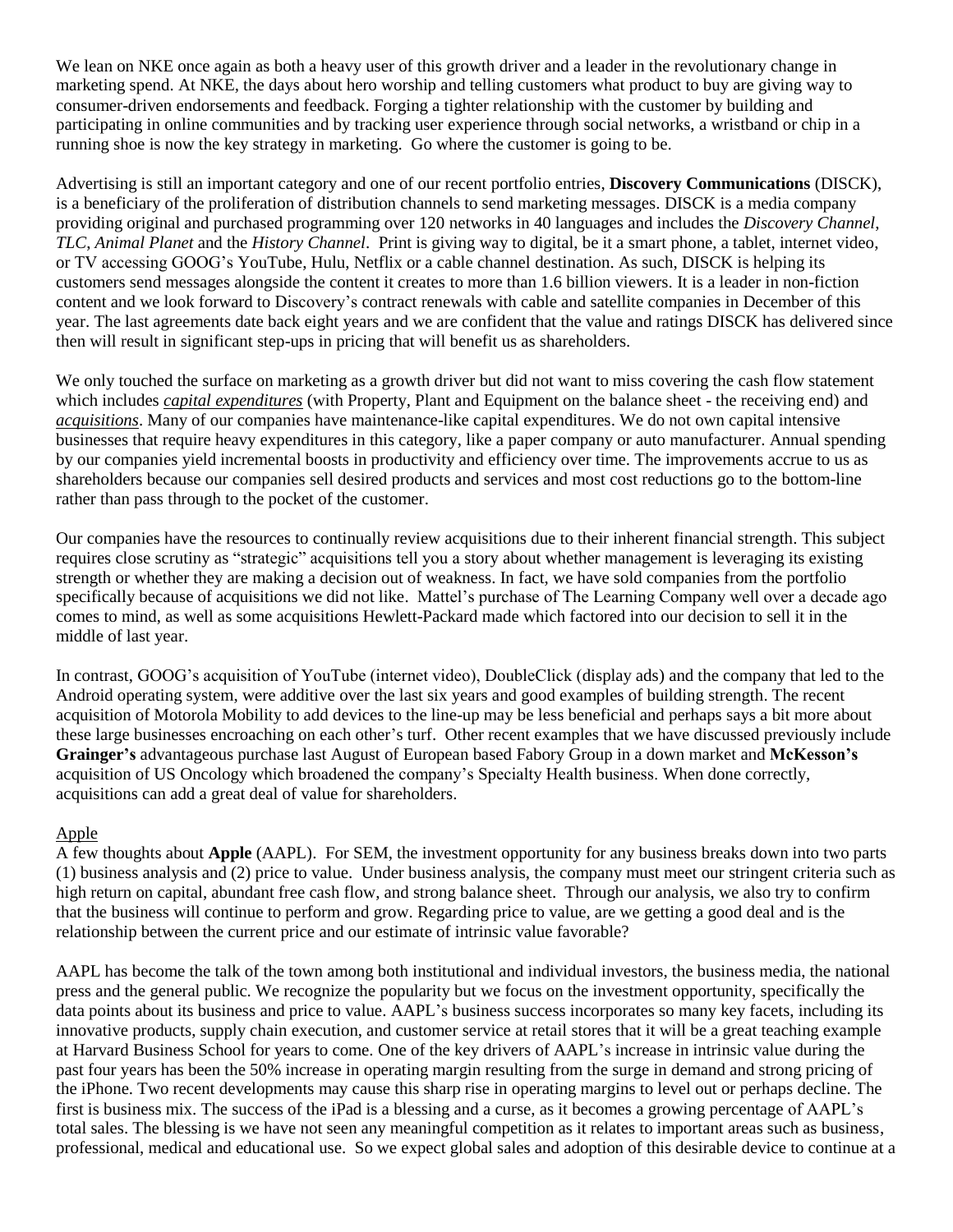fast pace, as well as cannibalize the traditional PC market. The curse is the iPad's dampening affect on AAPL's overall operating margins since it earns a gross margin of about 20%, far less than 55% for the iPhone. So although absolute profits will rise, margins and return on capital will suffer some.

All great businesses earning very high profit levels attract competitors and even business partners trying to dent or share in the success and capture their profits. That by nature is capitalism. A saber rattling of sorts is surfacing from the mobile phone carriers as they identify that their networks are at capacity and they need to charge customers more, especially those that use a lot of data. The carriers also would like to pay AAPL less for the iPhone or charge the customer more for the subsidized handset. For now the phone companies can't do without this product. They would lose too many customers and AAPL does provide its prior version iPhones at a reduced cost. We will keep our eye on the pricing trends for the iPhone and the issues for the industry overall.

Looking at the positive global picture, China is the world's largest mobile market by number of subscribers and it is AAPL's second largest market by sales, after the U.S. Yet China Mobile, the country's largest mobile operator, does not officially carry AAPL's iPhone. The two are currently in talks as China Mobile migrates to 4G technology which can handle the advanced technology of the iPhone and could provide another leg of growth for AAPL.

AAPL will continue to command headlines due to its popularity, success and because it is the largest company by market capitalization. The takeaway is that we will be attentive to data points and business valuation. Warren Buffett summed it up best, "*You are neither right nor wrong because the crowd disagrees (or agrees) with you. You are right because your data and reasoning are right."* We will take care in managing this important position as we do with all our holdings.

#### Truly Global Brands

Estimates by more than one source declare that over a billion people in the developing world have escaped poverty over the past two decades. This is clearly a remarkable achievement. Although there is some concern that growth in the emerging market economies may be slowing, citizens of these nations consume an expanding array of products and services that benefit the rest of the world. In particular, our companies whose brands have truly reached global status should lead the way. AAPL, NKE and Visa, which make up over 20% of our portfolio, are world class and fit this mold. These three companies' true business success over the last few years has been somewhat underestimated by us, and for sure by many others. But we always knew they were operating on an instant global stage versus other businesses during similar growth stages in the 1980's and 1990's. Our other portfolio holdings have global brands within a niche you may not recognize from the corporate parent name, but play out equally well worldwide such as **General Dynamics'** Gulfstream G-series private jets. On the other hand, some businesses have strong name recognition but have products that don't travel well, such as Hershey chocolate where it is more of a local taste. We have identified and are keeping a close eye on a few other businesses that enjoy global benefits like our holdings. We patiently await a favorable investment opportunity.

#### Concluding Thoughts

In spite of the price gains experienced so far this year, we continue to believe that equities offer better relative long-term value than high quality fixed income investments such as Treasury notes, bonds and AA corporates. It is important to be selective and to have the **SEM-DIS** (Disciplined Investment System) to seek out quality and value. Our process should serve us well as the journey remains a bumpy one and as the economy continues to work towards recovery. We welcome your call at any time and continued thanks for your support.

Sincerely,

Donald R. Jowdy President